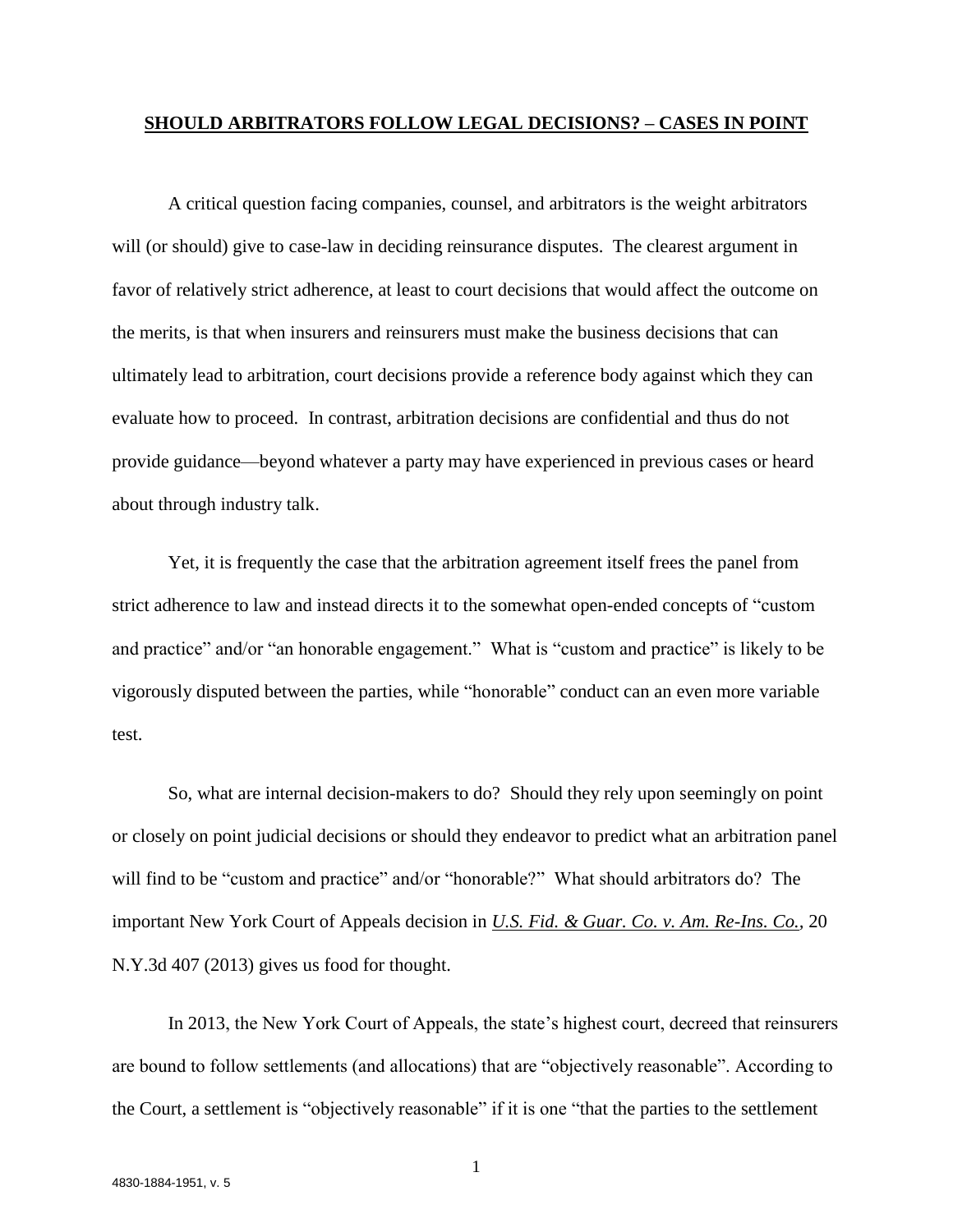would have agreed to in the absence of reinsurance." U.S. Fid. & Guar. Co. v. Am. Re-Ins. Co., 20 N.Y.3d 407, 420 (2013) ("USF&G"). In its discussion, the Court observed the practical reality that a cedent is likely to adopt an allocation that is financially rewarding. The Court also stated that a cedent is not required to adopt an allocation that is least favorable to it. In fact, the Court stated that, "the cedent's motive should generally be unimportant." *Id*. at 421.

All of this begs us to inquire, "Where did these rules come from?" Were they advocated by counsel in the briefing or during the argument? Was the Court relying upon expert witness testimony? Was there anything in prior follow the settlements cases suggesting that courts were trending in the direction of "objective reasonableness?" Or, was the Court simply attempting to fashion a standard that would make it easier for courts to summarily adjudicate reinsurance disputes? After all, if motive is generally "unimportant," does this render irrelevant a cedent's desire to create or to maximize a reinsurance recovery?

Litigants will live with the USF&G rules for the foreseeable future - - and probably beyond. As we have learned from the **Bellefonte** debate, which has literally lasted for almost 30 years, once an appellate court establishes relevant precedent, subsequent courts are bound by the rule of *stare decisis* to follow it. The recent decision in Global Reins. Corp. of Am. v. Century Indem. Co., 2017 N.Y. LEXIS 3723 (Dec. 14, 2017), in which the NY Court of Appeals was asked to clarify whether, in deciding Excess Insurance Co. Ltd. v. Factory Mutual Ins. Co., 3 N.Y.3d 577 (2004), it intended to establish a rule of contract construction or only to create a presumption that a facultative certificate's limit of liability includes expenses, reveals just how powerful the rule of stare decisis is. Even with the Global Re Court all but admitting that Bellefonte was decided incorrectly, it was reluctant to overturn that decision or those which had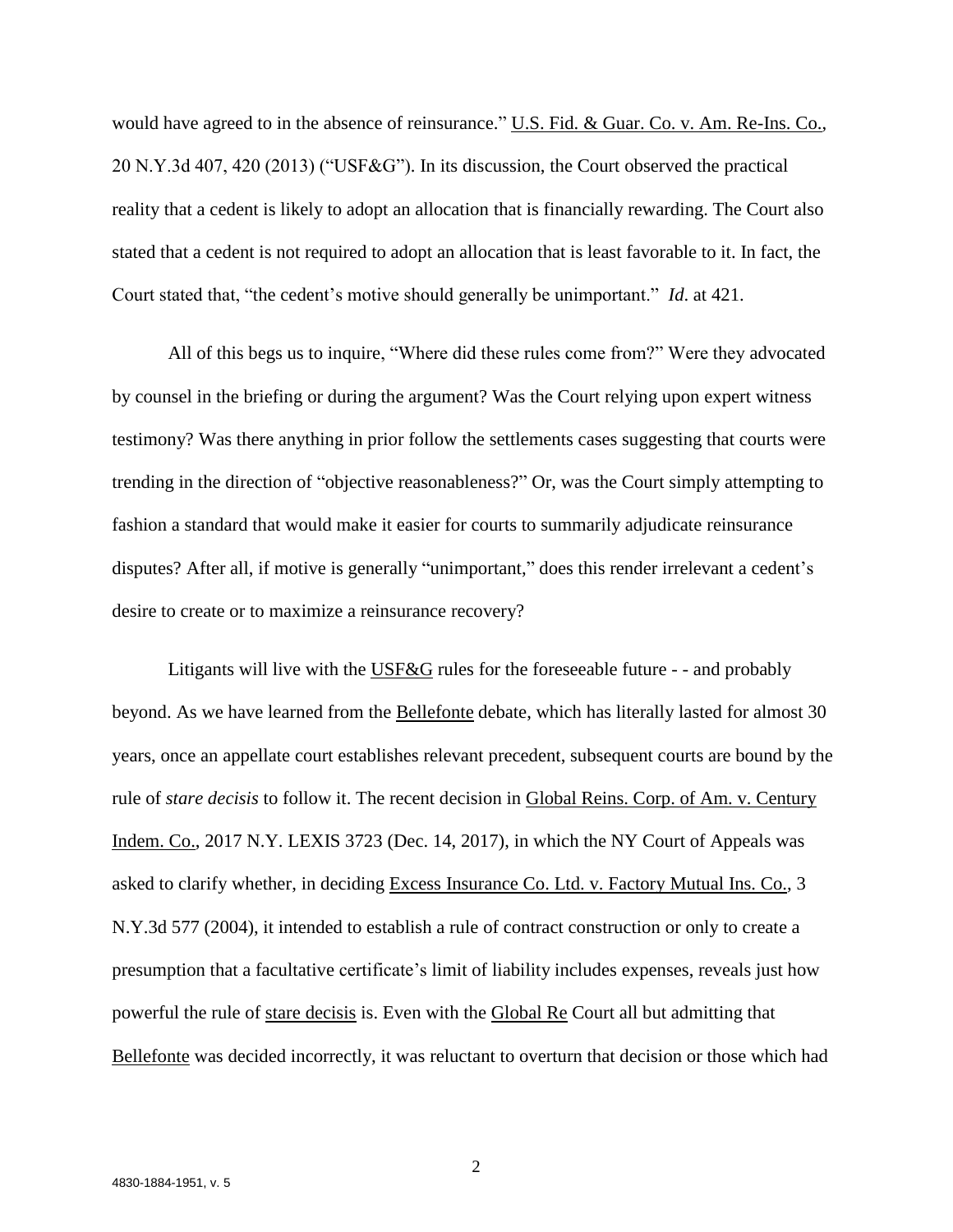followed its premise. Time will tell whether the Second Circuit, which will now consider the issue in light of the NY Court of Appeals guidance, elects to overturn those decisions.

#### How Does USF&G Align With Industry Custom & Practice

As a general proposition, various prerequisites to application of follow the settlements have been expressed - - both in the context of the back and forth between insurers and reinsurers in respect of particular cessions and in the context of litigated disputes. These include arguable coverage, reasonableness, good faith, absence of collusion between insurer and insured, and acting in a businesslike manner. As a matter of custom and practice in the reinsurance industry, reasonableness and good faith appear to be the two most widely recognized and universally accepted elements to be established (or refuted, depending on whether a tribunal places the burden of proof on the party seeking to avoid application of follow the settlements).

Historically, and to this date, reinsurers have contended that 1) settlements must be reinsurance-blind, 2) a cedent must make its settlement decisions on the basis that it has 100% net responsibility for payment of the settlement, and 3) that cedents must treat the interests of the reinsurers as their own. To the extent that these arguments find their basis in accepted industry custom and practice, they are effectively gutted by USF&G. Specifically, USF&G invites cedents not to treat the interests of the reinsurers as their own. USF&G essentially portrays reinsurers as naïve to believe that cedents will not consider reinsurance implications when making their settlement and allocation decisions.<sup>1</sup> Indeed, if literally applied, USF&G arguably

l

<sup>&</sup>lt;sup>1</sup> That said, a recent district court decision, denying summary judgment to a cedent on follow the settlements, found that the reinsurer submitted ample evidence of the cedent's "extreme efforts to ensure an allocation of the settlement to its umbrella policy reinsurers, proving it was impermissible and in bad faith. Drawing all inferences in [reinsurer's] favor, a rational trier of fact could conclude that [the cedent] included the stipulations in the Settlement Agreement…solely to ensure access to its reinsurance…Under this version of the facts, [the cedent's] allocation was improper and in bad faith and would not have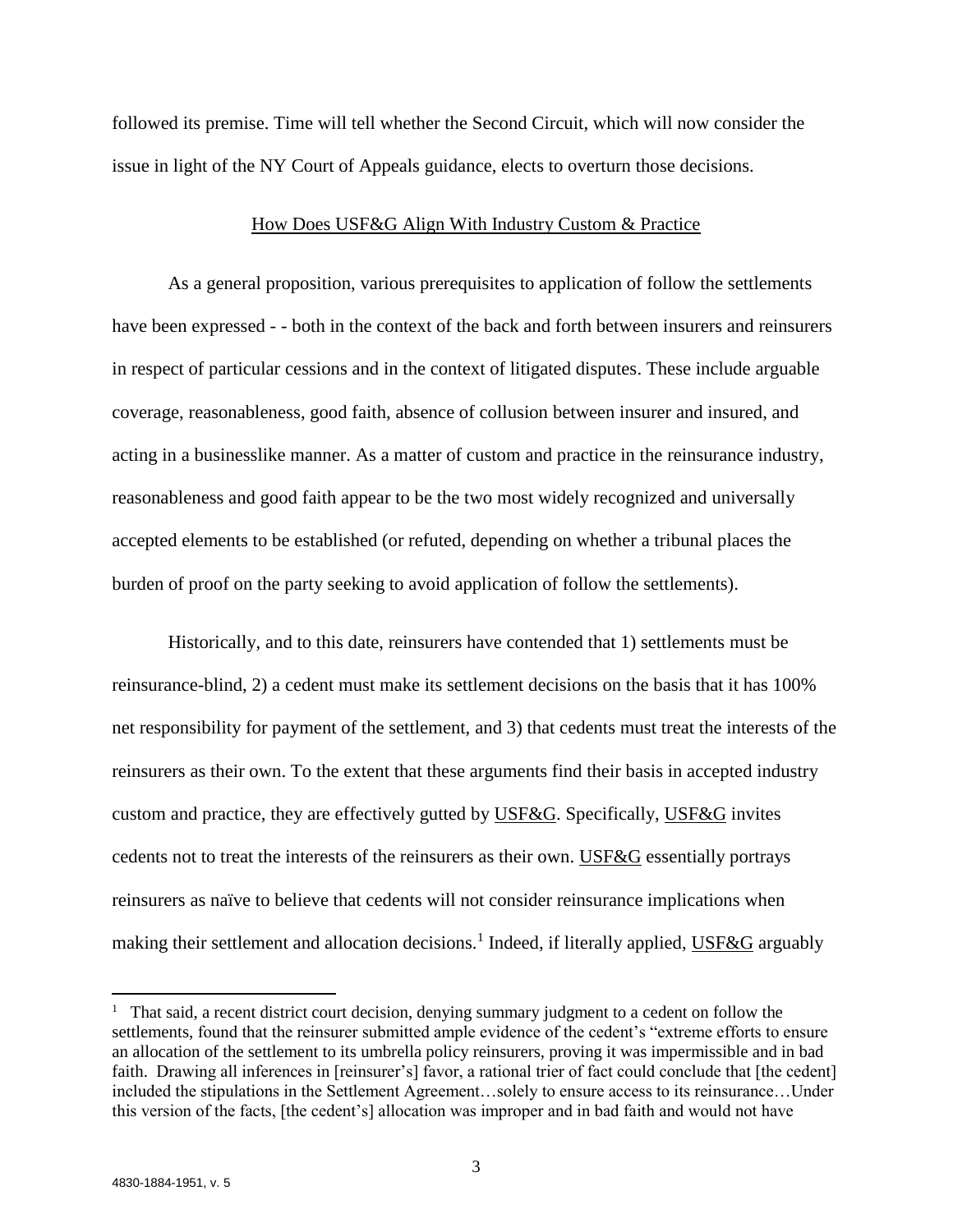validates the targeting of reinsurers in allocating settlements, particularly if a court finds that motive is irrelevant and excludes evidence of bad faith. There is little doubt that USF&G does not comport completely with accepted industry practice.

What does USF&G instruct on a cedent's duty to act in good faith? That the Court did not question prior judicial decisions - - which it cited with seeming approval - - finding that application of follow the settlements required both reasonableness and good faith, it is fair to assume that evidence of bad faith is still a relevant consideration.<sup>2</sup> To what extent, however, remains to be seen.

# The Potential Impact of USF&G Upon Accepted Industry Practice

Will the industry adopt the USF&G standard of objective reasonableness as the new test for application of follow the settlements? The answer to that question is, probably not. As the duty of good faith is so engrained in the reinsurance relationship, the expectation continues to be that the cedent will act in good faith. Contrary to USF&G, motive is singularly important, and a focal point in virtually every arbitration in which the application of follow the settlements is being challenged. The quid pro quo for accepting the obligation to follow settlements and granting deference to a reinsured's coverage determinations is the expectation that the cedent will act - - and has acted - - in good faith. While cedents will cite the "objective reasonableness" test in reinsurance arbitrations, arbitrators are as likely to cut off an inquiry into a cedent's

 $\overline{\phantom{a}}$ 

resulted from arm's length negotiations if reinsurance did not exist, and [the reinsurer] would therefore not be required to follow the terms of the Settlement Agreement." Utica Mut. Ins. Co. v. Fireman's Fund Ins. Co., 238 F.Supp.3d 314, 346 (N.D.N.Y. Feb. 24, 2017)

<sup>&</sup>lt;sup>2</sup> There is, however, at least one reported arbitration decision of which we are aware, chaired by a retired federal judge, in which the Panel declined to grant discovery on the issue of intent based upon the USF&G rationale regarding motive.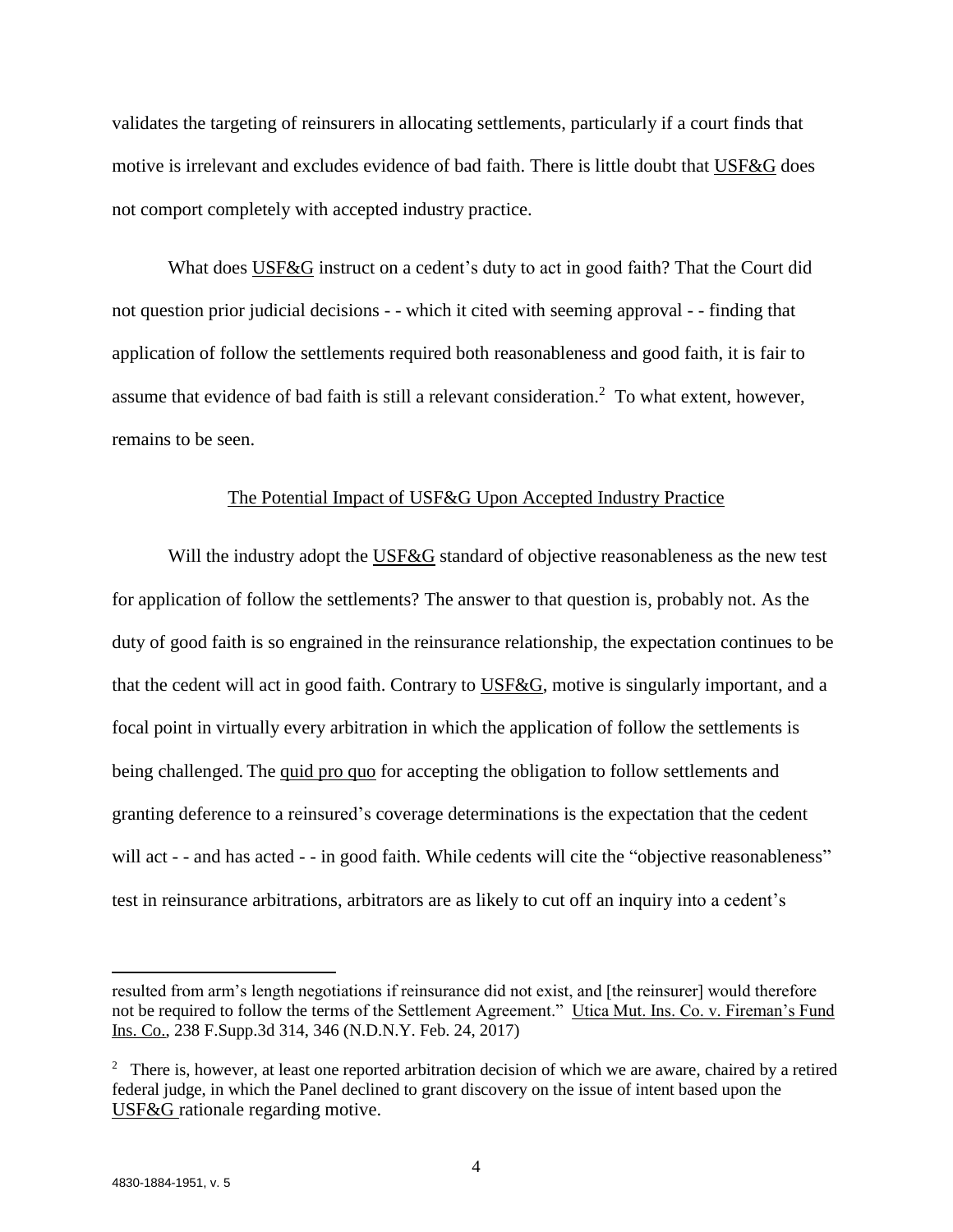motivation as a cedent is likely to concede that it did consider the reinsurance implications of its decisions when making them. In other words, it is highly unlikely.

Things get a bit dicey when the issue is allocation. When it comes to allocation, the interests of the cedents and reinsurers are not necessarily aligned. In some circumstances the allocation decision determines whether the cedent or the reinsurer will bear the loss. And because of scenarios such as these, it is fair to ask whether follow the settlements should apply to allocation decisions at all. This leads us to the seminal judicial decision in Commercial Union v. Seven Provinces. In Seven Provinces, a Massachusetts federal district court found, after a trial, that follow the settlements applies to the allocation of the settlement. 9 F.Supp.2d 49 (D.Mass. 1998), aff'd by 217 F.3d 33 (1<sup>st</sup> Cir. 2000). Prior to Seven Provinces, there were no industry publications espousing that follow the settlements applies - - or should apply - - to the allocation process. Nor had we ever heard of anyone articulating that concept.

In Seven Provinces, Commercial Union's allocation was consistent with both the settlement and Commercial Union's assessment of the exposure that damages at the various environmental sites presented to its policies. It argued that because the allocation was consistent with the settlement and the exposures which drove it, the allocation should be judged by the same standards of reasonableness and good faith.

Courts define custom and practice as the universally accepted way that things are done in the industry. See, *e.g.*, Law Debenture Trust Co. of New York v. Maverick Tube Corp., 595 F.3d 458, 466 (2d Cir. 2010) (stating "custom must be established, and not casual, uniform and not varying, general and not personal, and known to the parties"); SR Int'l Bus. Co. v. World Trade Ctr. Props., LLC, 467 F.3d 107, 135 (2d Cir. 2006)(The "party seeking to establish [the]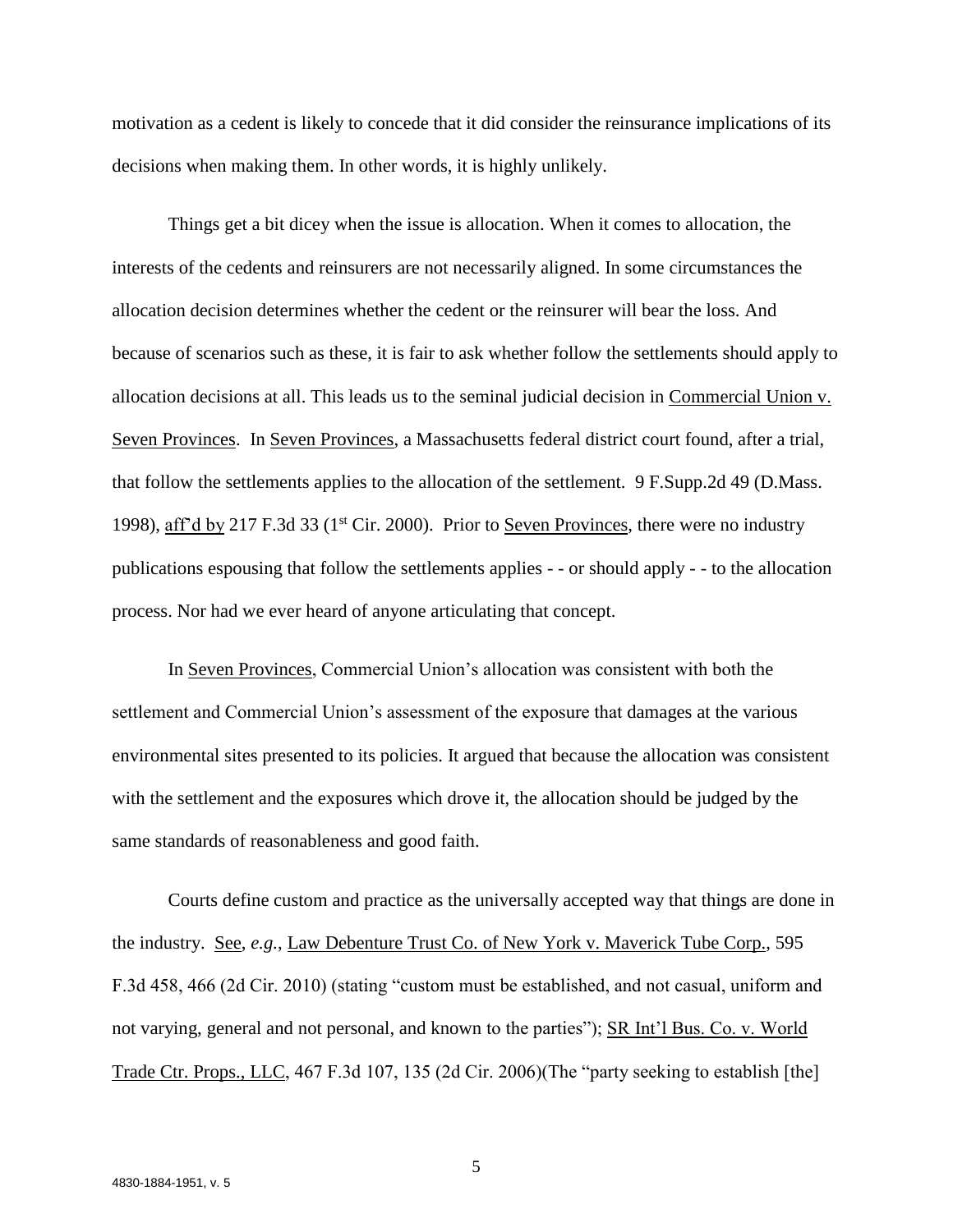custom and usage must establish, by competent evidence, that the practice is fixed and invariable.") With such a high threshold - - *i.e.,* universal acceptance - - very few things in reinsurance would qualify. But those who have spent a lifetime in the business have an innate appreciation for acceptable market conduct.<sup>3</sup> In the twenty years since Seven Provinces, the reinsurance industry is still not in complete accord as to whether follow the settlements applies to the allocation process. While the industry understands that the courts will apply follow the settlements to allocation, the industry also recognizes that reinsurers are likely to push back on reinsurance presentations that deviate from the settlement or where there is a sense that the cedent and the insured negotiated an unfair or self-serving allocation in the settlement agreement.<sup>4</sup>

Seven Provinces and USF&G both involved challenges to allocation. Also common to both cases is that each appears to have expanded application of follow the settlements. Seven Provinces expansion of the concept was arguably inadvertent because Commercial Union did not advocate that follow the settlements applies to the allocation process; rather, Commercial Union argued only that because the settlement drove a consistent allocation, the propriety of the allocation should be assessed on the same basis. The reinsurance industry would universally accept application of follow the settlements to an allocation that is consistent with a settlement which itself is driven by the reinsured's assessment of the exposure that the losses presented to its policies. To the extent that the allocation deviates from the settlement, and is driven by other commercial considerations, not so much. The follow the settlements cases decided since Seven

 $\overline{\phantom{a}}$ 

<sup>&</sup>lt;sup>3</sup> In a very real sense, market participants set the boundaries for such conduct.

<sup>&</sup>lt;sup>4</sup> USF&G recognized this possibility and stated that just because the insured and insurer agreed on an allocation does not make it binding on reinsures. The Court stated that, "far from being indifferent, [insureds] will enthusiastically support insurers' efforts to fund a settlement at reinsurers' expense."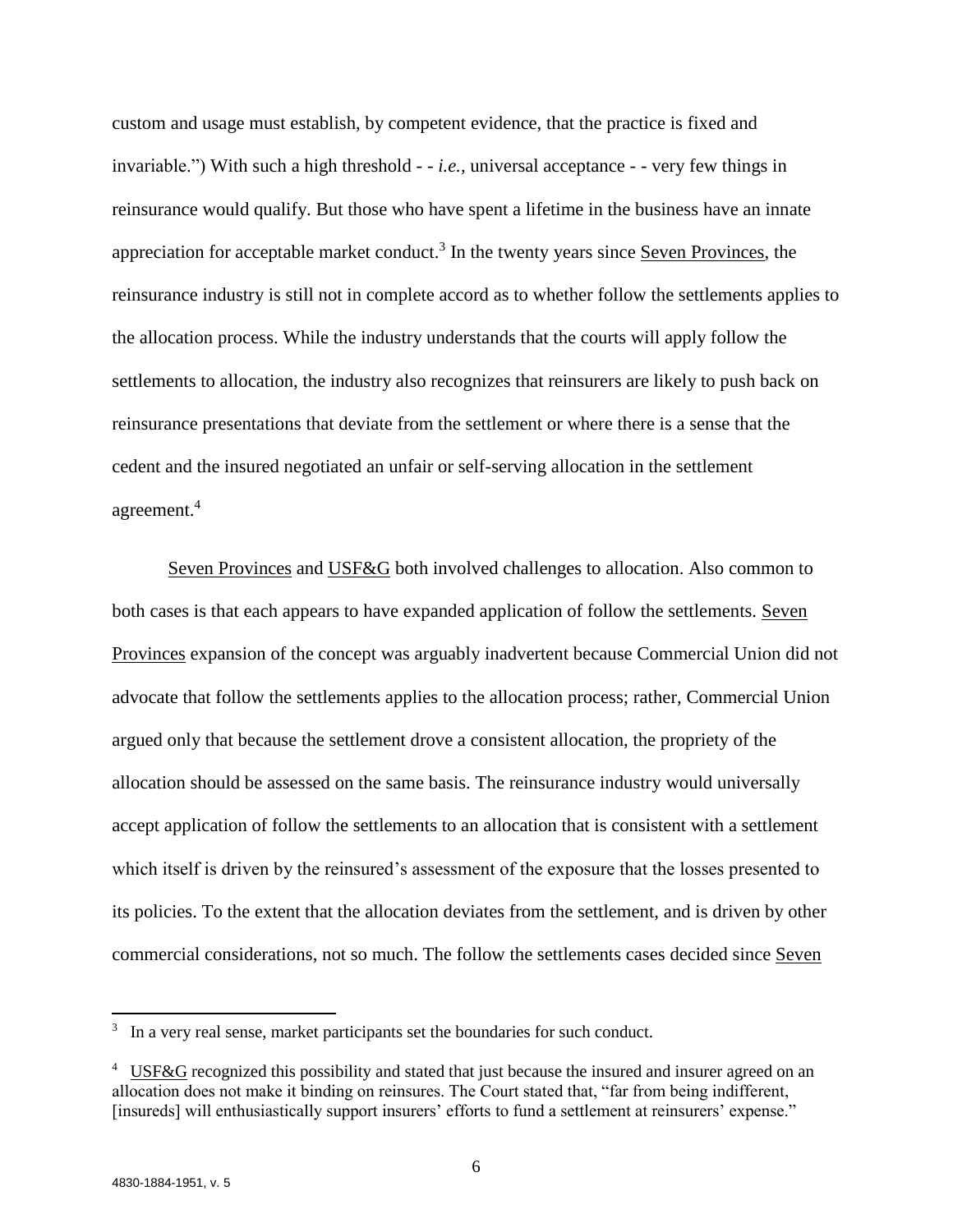Provinces make it clear that the Seven Provinces scenario - - an allocation consistent with the settlement driven by the insurer's perception of exposure to its policies - - is not the only reasonable allocation that can be sustained. It is only the most reasonable, and the one selected need to be the most reasonable.

It is too early to know whether USF&G will take root in accepted industry custom and practice. To the extent that USF&G is read to eliminate the requirement of good faith in assessing the propriety of an allocation, it is not likely to generate much traction. The creation or maximization of reinsurance recoveries is not objectionable if it is the byproduct of an otherwise reasonable allocation and performed in good faith. On the other hand, if the allocation is motivated by the desire to create or maximize a reinsurance recovery, it will not be accepted by the assuming reinsurance marketplace. The closer question is where the desire to create or maximize a reinsurance recovery is only a factor, but not the primary motivation, in a cedent deciding how to allocate the settlement. At the present time, USF&G has only been cited in a handful of cases. See, e.g., Utica v. Fireman's; Travelers Indem. Co. v. Excalibur Reins. Corp., 2013 U.S. Dist. LEXIS 50134 (D. Conn. Apr. 8, 2013) ("[Reinsurer] is entitled under the New York Court of Appeals cases to challenge the reasonableness of [cedent's] post-settlement allocation decision, and to argue that the economic consequence of that allocation violates or disregards provisions in the reinsurance contract"); New Hampshire Ins. Co. v. Clearwater Ins. Co., 129 A.D.3d 99 (1st Dep't 2015); Lexington Ins. Co. v. Sirius Am. Ins. Co., 2014 N.Y. Misc. LEXIS 4138 (NY. Sup. Ct. Sept. 15, 2014). None have expressly interpreted USF&G to eliminate good faith from the follow the settlements equation. As stated at the outset of this discussion, any standard that eliminates the duty to act in good faith is not likely to find support in the industry.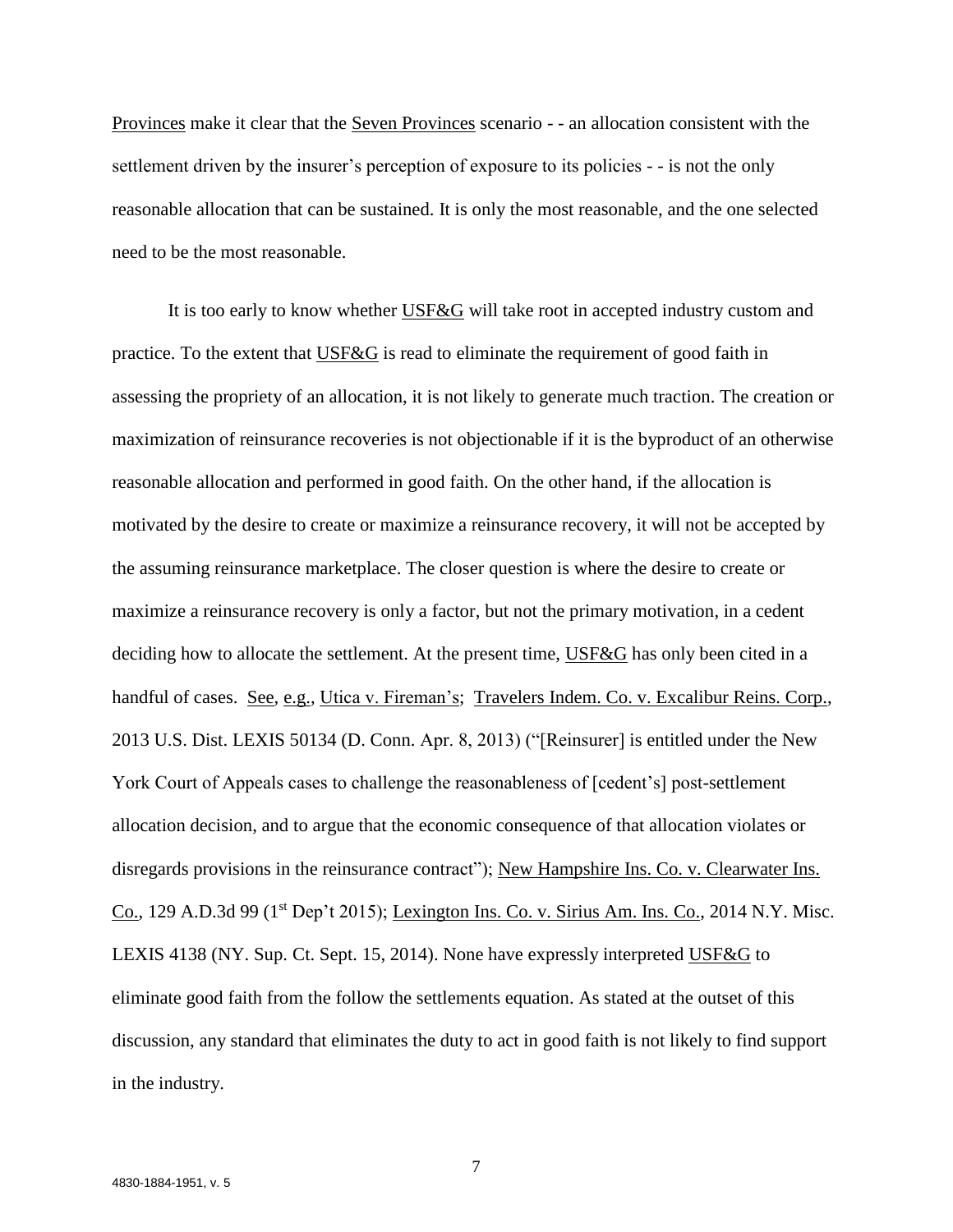While the industry has come to accept Seven Provinces, it continues to struggle with cases that have gone beyond Seven Provinces and have sustained allocations that 1) do not comport with the cedent's pre-settlement assessment of its exposure, or 2) suggested that allocations which are inconsistent with the settlement may nonetheless be entitled to deference. The reason that the industry accepts Seven Provinces is because "follow the allocation" as applied there, was consistent with accepted application of follow the settlements. As far as USF&G is concerned, the industry may never be willing to remove good faith from the playing field.

## Ignoring The Law

Industry arbitrators are sensitive to claims that their decisions ignore the law. Do any of us have experience in industry arbitrations where arbitrators made their ruling based upon a belief that they were bound to follow the law even if inconsistent with their own understanding of how things are generally done in the industry? If so, that is unfortunate.<sup>5</sup>

Manifest disregard of the law is one of the limited grounds recognized to vacate an arbitration award. However, there is little to no likelihood of an arbitration award being vacated because the arbitrators did not follow the letter and spirit of USF&G - - by failing to require the reinsurer to establish that the allocation was not objectively reasonable. At least three factors are responsible for this: first, case law has developed to the point where courts actually question whether there is a basis to vacate an award based on a claim that the arbitrators did not follow the

 $\overline{\phantom{a}}$ 

<sup>&</sup>lt;sup>5</sup> We have been involved in an arbitration in which the arbitrators excused misrepresentations and concealment of information from the reinsurers at the time the reinsurance was placed as "common industry deceit" and declined to grant rescission.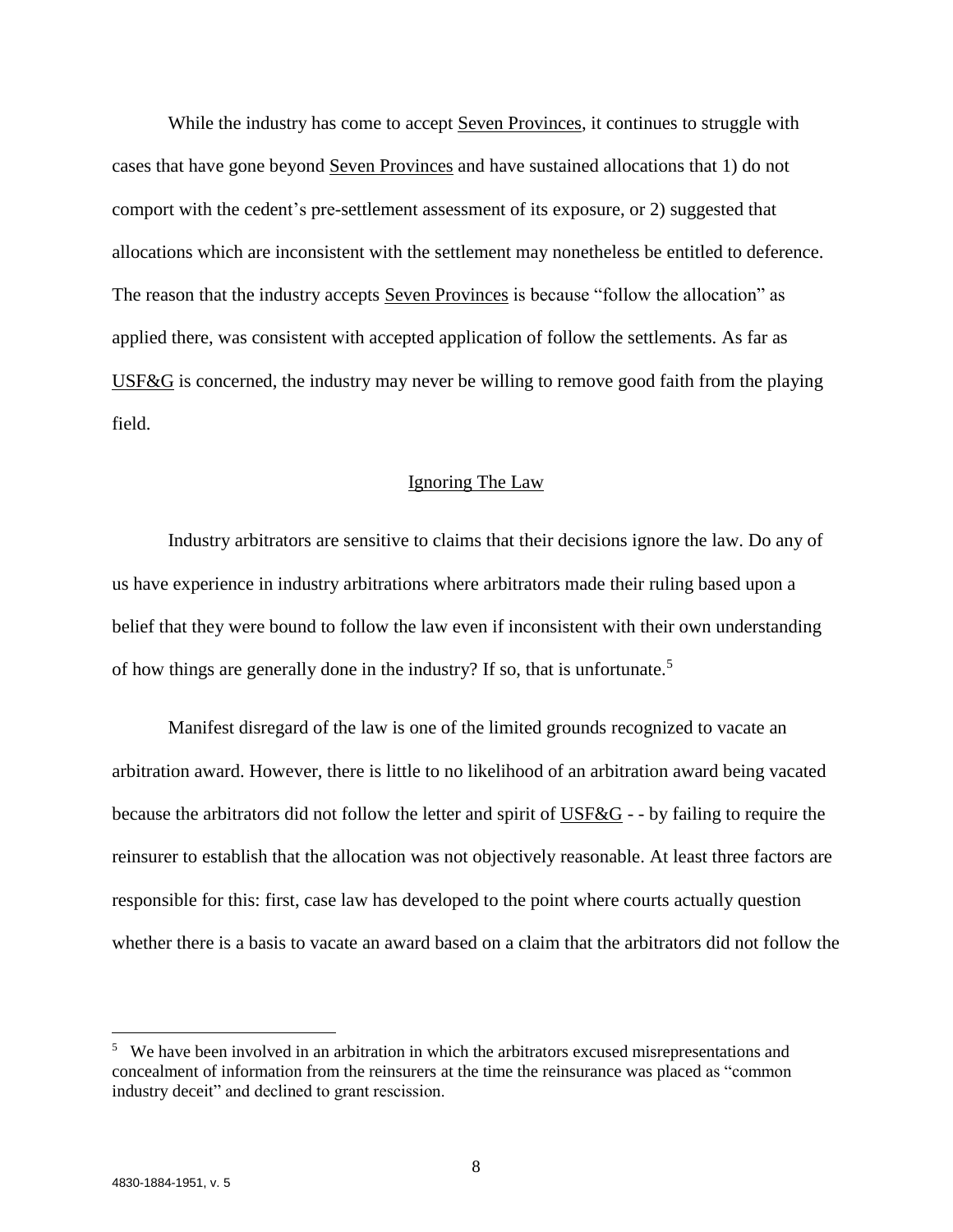law;<sup>6</sup> second, some arbitration clauses contain express language relieving arbitrators of the obligation to "follow the strict rules of law" and/or suggesting that they reach their decision based on industry practice or by treating the contract evidencing the reinsurance relationship as an "honorable undertaking"; third, arbitration awards, even if reasoned, are not likely to announce that the arbitrators have considered but have disregarded applicable  $law$ .<sup>7</sup> Consequently, even if the arbitration clause required that the arbitrators apply the law of a particular state, it would be impossible for a court to find that they did not do so.<sup>8</sup> As long as there is any basis at all in the record upon which the award can be sustained, a court will not disturb the award.

## Conclusion

Today's disputes, in many instances, involve contracts written in the 1960's and 1970's. When follow the settlements evolved, the industry was dealing with occurrences or accidents with definitive dates of loss, and was not confronting asbestos, environmental and other toxic tort claims spanning multiple policy periods. Has the industry evolved to meet unanticipated challenges? When allocation became part of the insurance and reinsurance landscape, the

 $\overline{a}$ 

<sup>&</sup>lt;sup>6</sup> As a practical matter, it is an uphill battle to vacate an arbitration award, even if the challenge is based on one of the grounds stated in the federal statute as a basis to vacate. Manifest disregard of the law is not among the statutory grounds and is the least likely basis upon which to prevail. See Federal Arbitration Act, 9 U.S.C.A. § 10(a)(1)-(3). The Second Circuit has emphasized that awards are vacated on the judicially created grounds of manifest disregard "only in those exceedingly rare instances where some egregious impropriety on the part of the arbitrator is apparent." T.Co Metals, LLC v. Dempsey Pipe & Supply, Inc., 592 F.3d 329, 339 (2d Cir. 2010).

<sup>&</sup>lt;sup>7</sup> There are a number of decisions standing for the proposition that an arbitration award will not be vacated merely because the law would have mandated a different outcome had the matter been litigated. An example of this is where a Panel supports a reinsurance billing even though the arbitration was commenced after expiration of an applicable statute of limitations.

<sup>&</sup>lt;sup>8</sup> Misapplication of the law is not a ground to vacate an arbitration award.